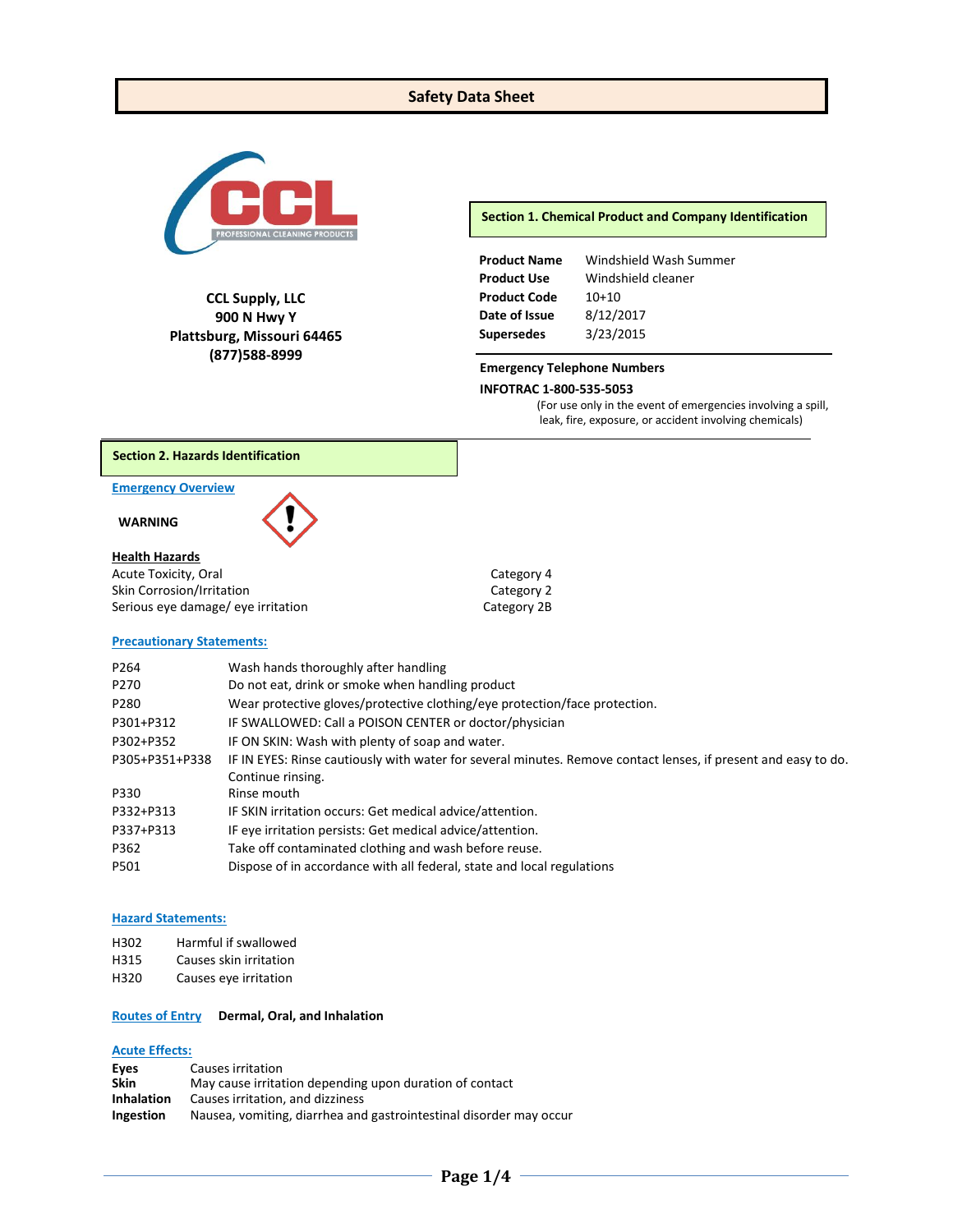**Name of Hazardous Ingredients CAS Number % by Weight** Methanol 67-56-1 <15 **Eye Contact** Flush immediately with clean water for 15 minutes. Seek immediate medical attention. **Skin Contact** If irritation occurs, flush with plenty of clean water. Seek medical attention if a rash occurs or if irritation persists. **Inhalation** Remove to fresh air. Provide oxygen if needed. **Ingestion** Do not induce vomiting. Give several glasses of water. Never give anything to an unconscious person orally. Seek immediate medical attention. **Hazardous Combustion Products** N/A **Extinguishing Media** Foam<br> **Unsuitable Extinguishing Media** N/A **Unsuitable Extinguishing Media Fire Fighting Procedures** Wear protective gear. Use water to cool fire-exposed containers. **Spill Clean Up** All spilled material must be contained and kept out of waterways, sewers and drains. The spilled chemical should be absorbed with an inert material. Flush cleaned area thoroughly with water. **Handling and Storage** Keep container tightly closed when not in use. Store in dry area. Keep out of the reach of children. Have eyewash accessible to use in handling area. **Exposure Limits Product Name OSHA PEL NIOSH REL AIHA WEEL ACGIH TLV** Methanol (67-56-1) 200ppm 200ppm 200ppm **Engineering Controls** Normal ventilation adequate **Section 8. Exposure Controls/Personal Protection 0** National Fire Protection Association (U.S.A) (estimated rating) **1 0 Section 5. Fire Fighting Measures Section 3. Composition/Information on Ingredients Section 4. First Aid Measures Section 6. Accidental Release Measures Section 7. Handling and Storage**

**Personal Protective Equipment (PPE)**

Eyes Safety glasses or chemical splash goggles **Body** Rubber or neoprene gloves **Respiratory** Not required

#### **Section 9. Physical and Chemical Properties**

| <b>Physical State</b> | Liauid     | <b>Explosive Limits</b> | N/A |
|-----------------------|------------|-------------------------|-----|
| Color                 | Light Blue | <b>Vapor Pressure</b>   | N/A |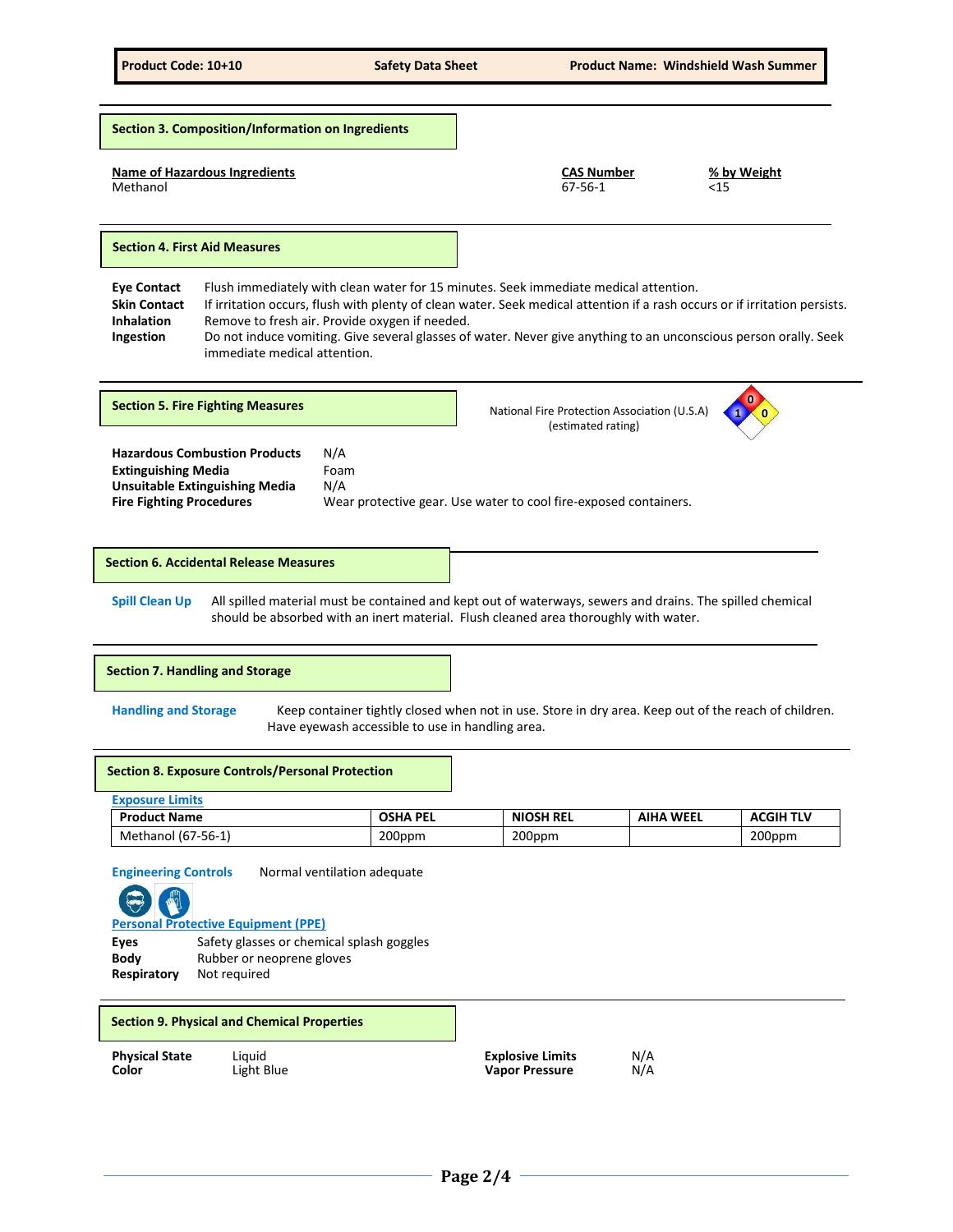| Odor                    | Alcohol odor   | <b>Vapor Density</b>         | N/A         |
|-------------------------|----------------|------------------------------|-------------|
| <b>Odor Threshold</b>   | N/A            | <b>Relative Density</b>      | N/A         |
| рH                      | N/A            | Solubility                   | Complete    |
| <b>Freezing Point</b>   | N/A            | <b>Partition Coefficient</b> | N/A         |
| <b>Boiling Point</b>    | Not determined | <b>Auto-Ignition Temp.</b>   | N/A         |
| <b>Flash Point</b>      | Not determined | <b>Decomposition Temp.</b>   | N/A         |
| <b>Evaporation Rate</b> | N/A            | <b>Viscosity</b>             | N/A         |
| Flammability            | N/A            | <b>Specific Gravity</b>      | 0.974-0.994 |

#### **Section 10. Stability and Reactivity**

| <b>Stability and Reactivity</b>         | Stable         |
|-----------------------------------------|----------------|
| Incompatibility                         | None           |
| <b>Hazardous Polymerization</b>         | Will not occur |
| <b>Hazardous Decomposition Products</b> | Not determined |
| <b>Conditions to Avoid</b>              | N/A            |

#### **Section 11. Toxicological Information**

| <b>Routes of Entry</b>       | Dermal, oral and inhalation |
|------------------------------|-----------------------------|
| <b>Symptoms</b>              | Irritation                  |
| <b>Skin Irritant</b>         | Yes                         |
| <b>Eve Irritant</b>          | Yes                         |
| <b>Sensitizers</b>           | Not determined              |
| <b>Mutagenicity</b>          | No information found        |
| Carcinogenicity              | None                        |
| <b>Reproductive Toxicity</b> | No information found        |
| <b>Target Organs</b>         | None                        |

There is no toxicological data for this product as a whole. Based on relevant ingredients with known acute toxicity, the acute toxicity estimate using the additive formula (ATE) has been determined.

# **Acute Toxicity**

| Test              | <b>Results</b> | <b>Basis</b>                     |
|-------------------|----------------|----------------------------------|
| Dermal            | $3,000$ mg/kg  | ATE determined beyond Category 4 |
| Oral              | $1,000$ mg/kg  | ATE determined Category 4        |
| <b>Inhalation</b> | $30.0$ mg/l    | ATE determined beyond Category 4 |

#### **Section 12. Ecological Information**

**Environmental Effects** No ecological information available

**Section 13. Disposal Considerations**

**Waste Information** Dispose of in accordance with all Federal, State and Local pollution control regulations.